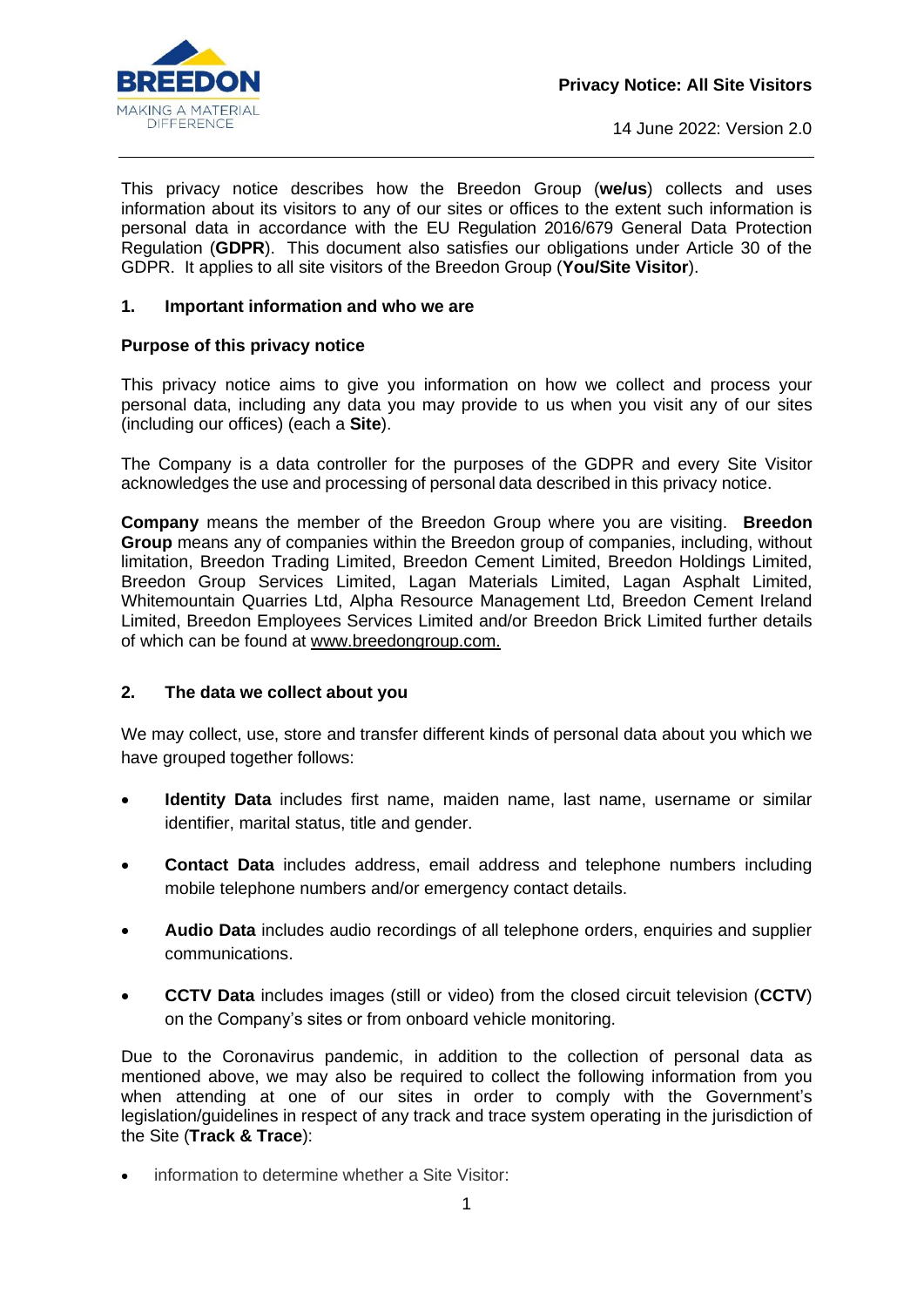- $\circ$  has experienced or may be experiencing Covid-19 symptoms (which may include temperature checks); or
- $\circ$  is in any of the high-risk categories which are most vulnerable to become infected and seriously ill (**Health Information**); and/or
- $\circ$  if so has details of anyone a Site Visitor may have, in the preceding 14 days, been in contact with who has tested positive for Covid-19; or presented with symptoms; or has been asked to self-quarantine; or travelled to another country (**Contact History**).

#### **3. How is your personal data collected?**

We collect your personal data when you arrive as a "walk-in" in order for us to log any visitors as required by health & safety and/or Government guidelines/legislation.

The data we collect comes directly from you when attending a Site. Failing to provide the required personal data may mean we are unable to grant you access to our Site.

#### **4. How we use your personal data**

We will only use your personal data when the law allows us to. Most commonly, we will use your personal data in the following circumstances:

- Where it is necessary for our legitimate interests (or those of a third party) and your interests and fundamental rights do not override those interests.
- Where we need to comply with a legal or regulatory obligation.
- Where we need to respond to your feedback.

## **5. Our lawful basis for processing**

The Company collects and processes data about Site Visitors for purposes which include:

- As necessary for our own **legitimate interests** or those of other persons and organisation, for example:
	- o for good governance, accounting and managing and auditing our business operations;
	- $\circ$  to protect the health and safety of workers and others;
	- o maintaining, monitoring, improving and enhancing our goods and services;
	- o to monitor Audio Data and CCTV Data for quality control and training or for the detection and prevention of crime or unauthorised use of our Site.
- As necessary to comply with our **legal obligations** for example:
	- $\circ$  where disclosure is necessary for or in connection with any legal proceedings (including prospective legal proceedings), for obtaining legal advice or for establishing, exercising or defending legal rights;
	- $\circ$  to comply with any regulatory obligations to which we are subject;
	- $\circ$  where we are required to do so by law (including under any legislation, or by a court or tribunal in any jurisdiction);
	- o all Health Information and Contact History will be obtained in order that we can keep you and others safe and/or where we are required to comply with Government legislation/guidelines in respect of any track and trace system as part of a response to Covid-19.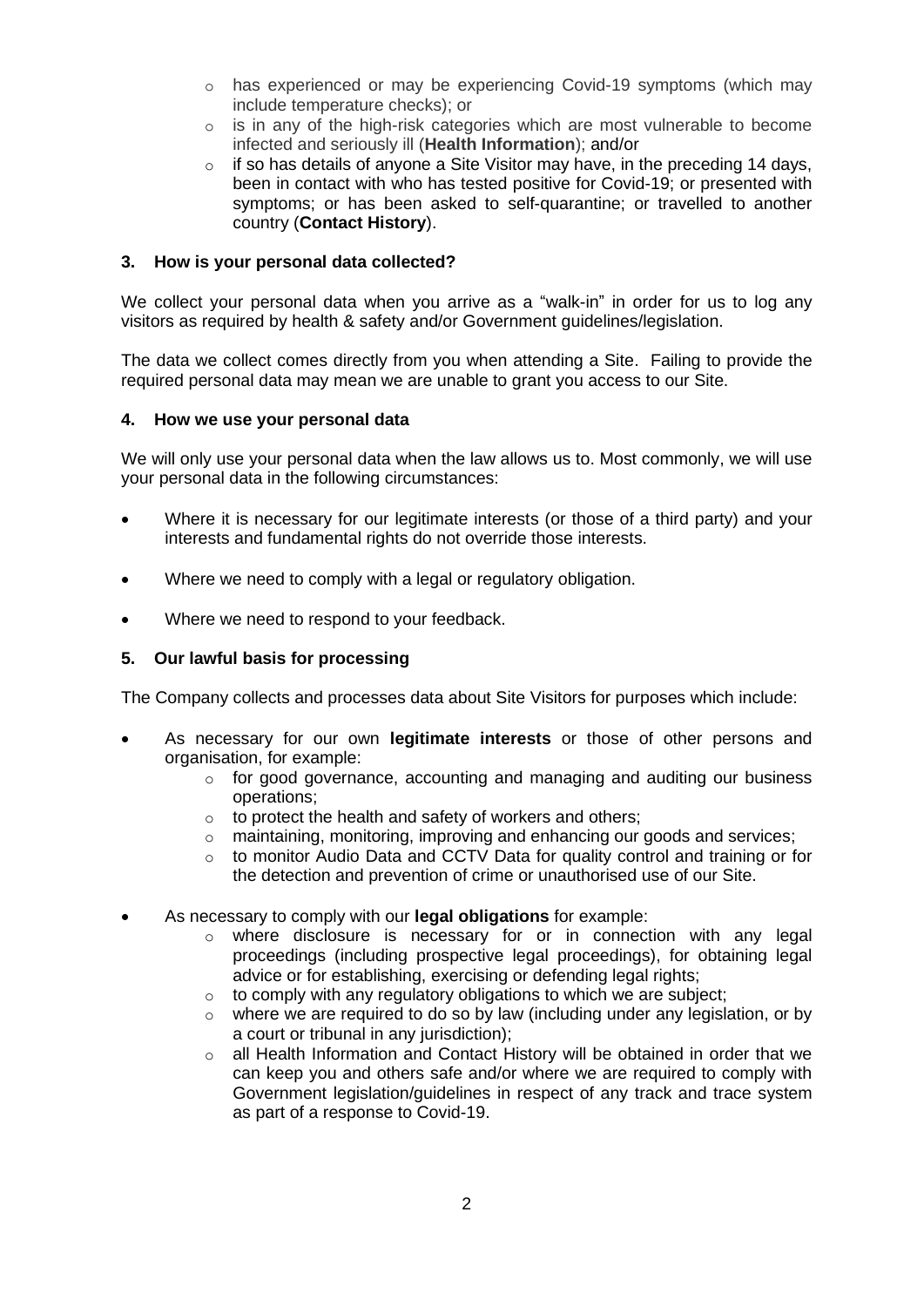## **6. Who we share Personal Data with**

We disclose personal data to a number of recipients which includes the following categories of persons:

- Other companies within the Breedon Group;
- Auditors and professional advisors, such as our bankers, lawyers and consultants;
- Law enforcement officials and statutory or regulatory authorities;
- Third-party service providers, such as providers of CCTV management; Audio Data management; IT system management; credit checks, debtor tracing; hauliers, contractors or subcontractors or associated services necessary to perform the contract.

# **7. Compliance with Data Protection Principles**

We will comply with data protection law which includes the GDPR (**Data Protection Laws**) applicable in the country in which the Company operates. This says that the personal information we hold must be:

- 1. Used lawfully, fairly and in a transparent way.
- 2. Collected only for valid purposes that have been clearly explained and not used in any way that is incompatible with those purposes.
- 3. Relevant to the purposes we have told you about and limited only to those purposes.
- 4. Accurate and kept up to date.
- 5. Kept only as long as necessary for the purposes we have told you about.
- 6. Kept securely.

## **Personal Data Retention Periods**

Except as otherwise permitted or required by applicable law or regulation, we only retain personal data for as long as necessary to fulfil the purposes we collected it for, as required to satisfy any legal, accounting, or reporting obligations, or as necessary to resolve disputes.

## **Technical and Organisational Security Measures**

We have put in place appropriate security measures to prevent your personal data from being accidentally lost, used or accessed in an unauthorised way, altered or disclosed. In addition, we limit access to your personal data to those employees, agents, contractors and other third parties who have a business need to know. They will only process your personal data on our instructions and they are subject to a duty of confidentiality.

We have put in place procedures to deal with any suspected personal data breach and will notify you and any applicable regulator of a breach where we are legally required to do so.

## **Duty to inform us of changes**

It is important that the personal data we hold about you is accurate and current. In the unlikely event your personal data changes during your relationship with us please keep us informed.

## **Your rights in connection with personal information**

Under certain circumstances, by law you have the right to:

• **Request access** to personal information.